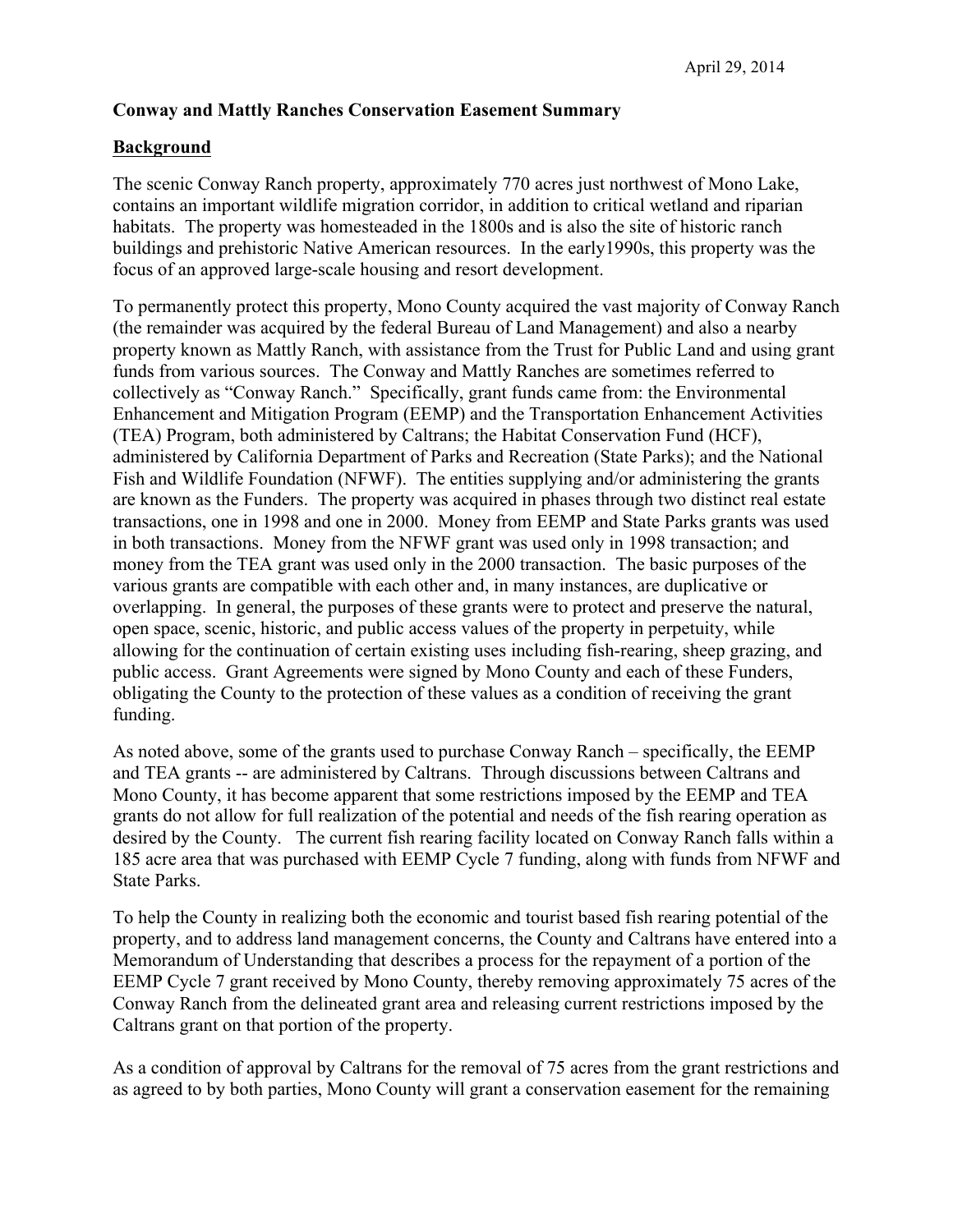portions of Conway Ranch to Eastern Sierra Land Trust (ESLT). State Parks, NFWF, and Caltrans will all review and approve the terms of the conservation easement prior to finalization.

### **What is a Conservation Easement?**

A conservation easement is a voluntary legal agreement between a willing landowner and a land trust or agency that restricts the future use of the property to protect certain natural, agricultural, or historic resources (Conservation Values) in perpetuity. The landowner continues to own and manage the land, while the easement holder, ESLT in this case, ensures that the terms of the easement are upheld through annual monitoring and good communications, and an enforcement process, if necessary.

#### **Overview of the DRAFT Conservation Easement for Conway and Mattly Ranches**

Conservation Purpose of the Easement:

(a) Ensure that the Property will be retained forever in its relatively natural, scenic, and open-space condition, and that the Conservation Values will be protected;

(b) Protect plant, wildlife species and habitat, such as wildlife migration corridor (mule deer, mountain lions) resident wildlife, songbirds and waterfowl, plant and butterfly species;

(c) Protect surface and groundwater resources and the wetlands, meadows, riparian habitats, and perennial freshwater springs that they support;

(d) Protect open space and scenic resources;

(e) Protect historic resources, including homestead, ranch buildings, corrals, and Native American cultural resources;

- (f) Allow for public access for compatible recreation and educational purposes; and
- (g) Protect connectivity to other public and protected open space properties.

#### **Reserved Rights of Mono County:**

- 1. Commercial fish rearing within the 75-acre designated Aquaculture Area
- 2. Commercial sheep grazing on the property, in accordance with the Management Plan, including maintenance of irrigation ditches and fences
- 3. Continued public access, recreation, and enjoyment
- 4. All rights not specifically restricted by the conservation easement or the existing grant agreements

#### **Development Rights**:

- 1. With approval from ESLT, and subject to environmental review under the California Environmental Quality Act, future development shall be limited to:
	- a. Expanded aquaculture operation within the Aquaculture Area, including limited construction of buildings for aquaculture, designed to blend into the landscape and to function primarily on surface water rights. A Water Study will determine if groundwater can be used for limited purposes (e.g., raising of fish eggs and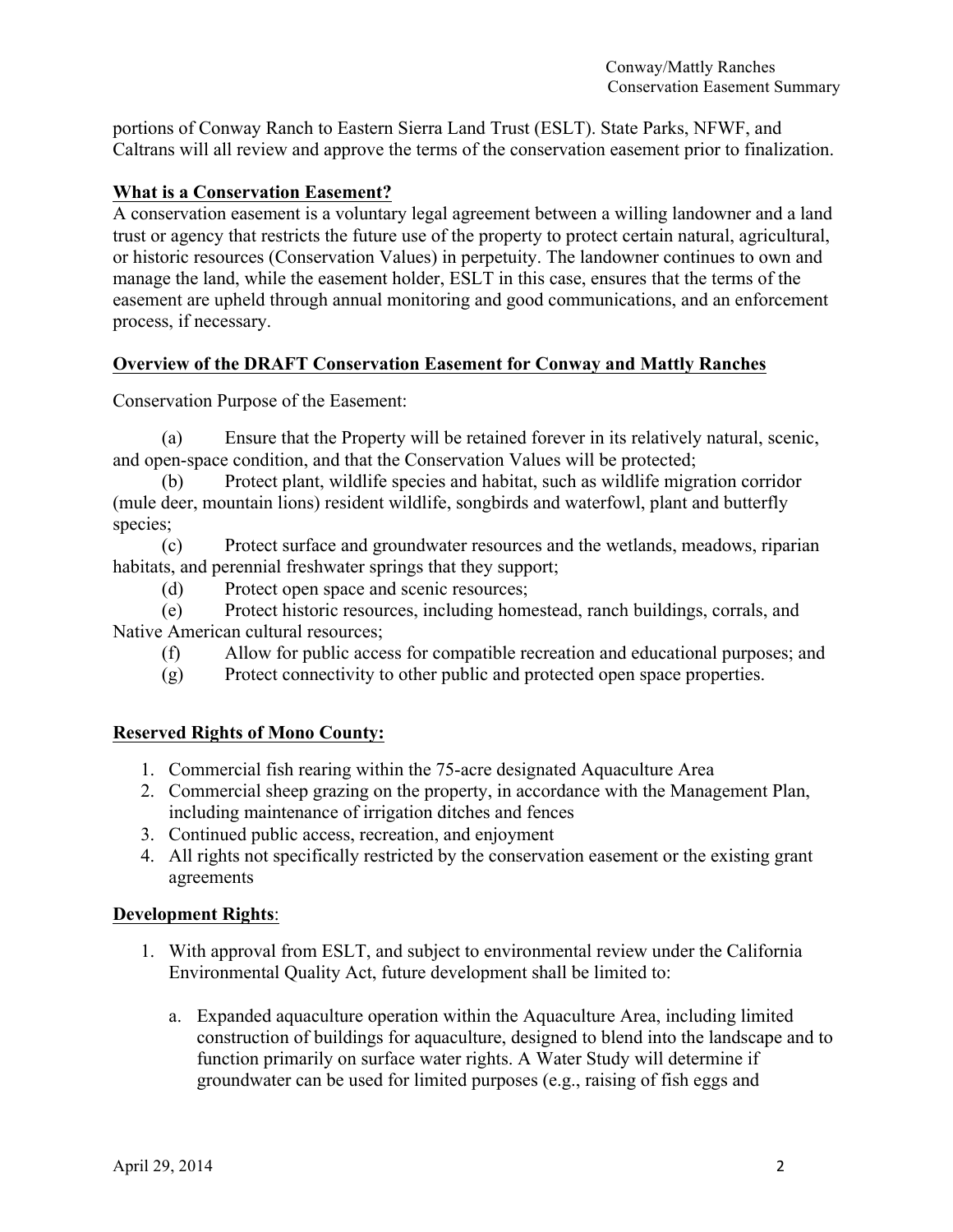emergency situations), and will create a long term monitoring program that will protect natural resources and wells in the vicinity of the property.

- b. With additional approval from applicable Funders (Caltrans and State Parks) and in cooperation with State or Federal wildlife agencies, conversion of the existing irrigation ditch on Mattly Ranch into a fish raceway, with no buildings or above ground development and using only surface water, for the purpose of recovery of endangered species.
- c. Public access infrastructure in accordance with the Management Plan, such as informational signage, picnic tables, parking area, and pit-toilet facility.

### **Prohibited Uses:**

- 1. Subdivision is prohibited
- 2. Residential, commercial, or industrial uses of the property other than those specifically permitted by the conservation easement and undertaken according to the Management Plan, which may be amended from time to time
- 3. Uses causing adverse impacts to historic resources
- 4. Uses causing adverse impacts to wetlands and riparian areas
- 5. Exploration or development and extraction of oil, gas, and minerals by any method
- 6. Power generation, collection or transmission facilities, including solar or wind farms, except for a small-scale solar facility located within the Aquaculture Area and generating power intended to be used on the property
- 7. The erection of any billboards or other type of advertising, except as expressly allowed
- 8. Uses involving sale or transfer of water rights

# **Management Plan**

 1. A DRAFT Management Plan has been developed by Mono County and ESLT. The purpose of the Management Plan is to ensure that aquaculture and sheep grazing operations, natural resource management, and public uses are conducted in a manner and to an extent that will not diminish or impair the Conservation Values and that all uses are consistent with the terms and purpose of the Conservation Easement. The Management Plan addresses the following activities and uses of the property:

(a) Management of the property as a sustainable working landscape, compatible with protection of conservation values

(i) Aquaculture

(ii) Sheep grazing

(iii) Irrigation

(iv) CDFW Streambed Alteration Agreement Requirements

(v) Noxious Plants

(b) Public access, public recreation, public education, and infrastructure related to such uses